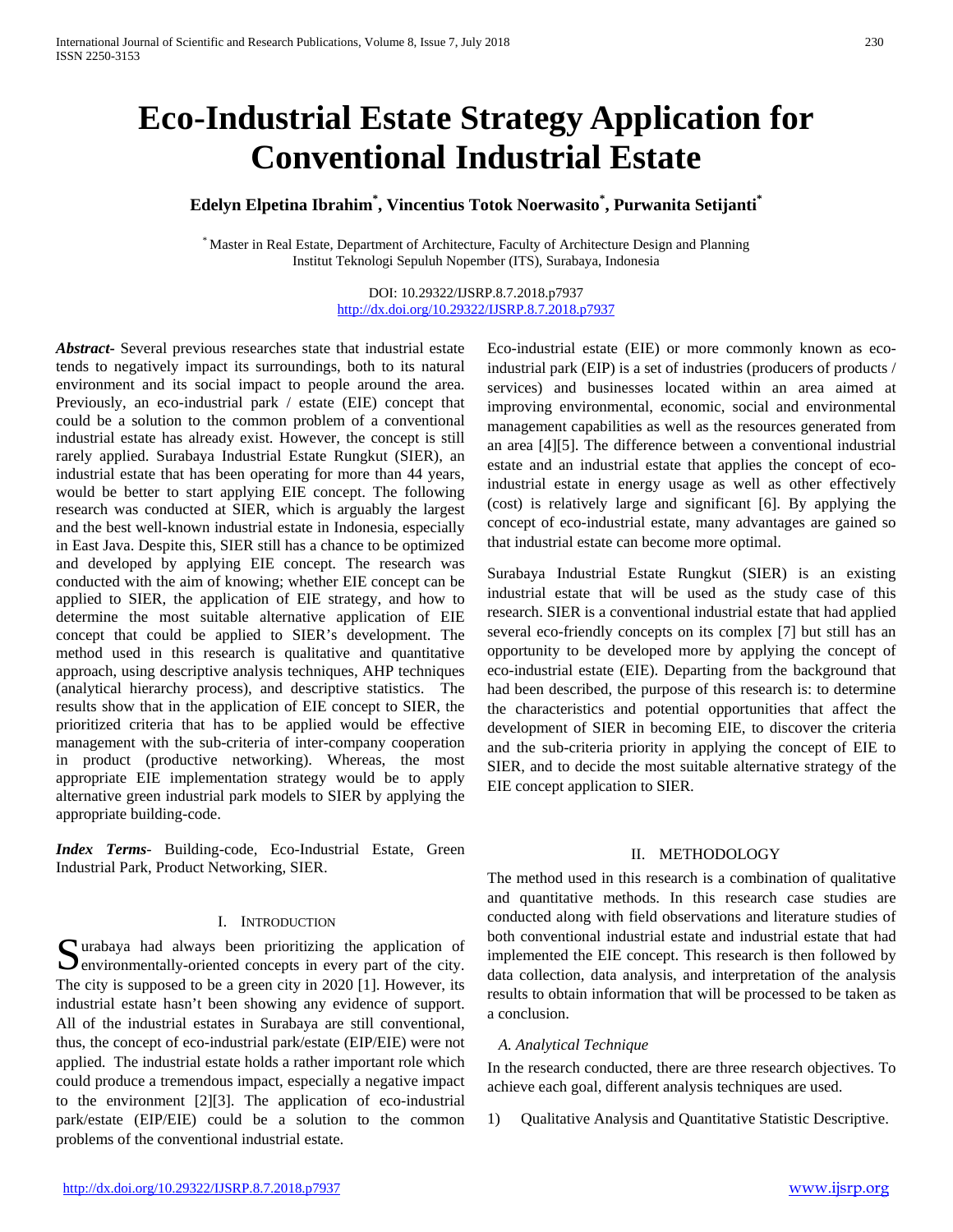Conducted to determine the characteristics, potential opportunities and problems that affect the development of existing industrial estate (SIER). This would then help in establishing whether EIE concept can be applied to SIER. In the first phase, a case study and descriptive analysis were conducted to find out the criteria and sub-criteria for applying EIE concepts that were used as variables from the research.

2) Analytical Hierarchy Process (AHP).

Conducted to determine the order of priority criteria and sub-criteria from the most important to the least important in the application of EIE concept to SIER. The application of EIE strategy will be based on this order. The analytical hierarchy process technique is used as a tool for decision analysis with many criteria and also involves many variables of choice (Saaty, 2000) [8]. This technique has three main principles: the principle of hierarchy, the principle of priority setting, and the principle of logical consistency.

3) Descriptive Statistics.

Conducted to determine the suitability of the criteria and sub-criteria with some alternative models of EIE implementation and determine the most suitable alternative model to be applied in SIER. Using descriptive statistics techniques, the description of the answers of the respondents will be explained based on the frequency or the number of respondents who answered the surveys from a score of 1 to 3.

## III. DISCUSSION AND RESULT

## *A. EIE Criteria and Sub-criteria (Research Variables)*

The variables in this research are EIE criteria and sub-criteria like shown in the Table 1. Criteria and sub-criteria are syntheses of fundamental principles and criterias in developing an EIE with the main theory of EIE that implements principles according to Lowe (2001) [5]. Subsequent surveys were carried out in the field to prove and to match the theory sites in the case study area mentioned and to conduct a descriptive analysis.

Table I: Research Variables

| No. | Criteria                | Sub-Criteria                             |
|-----|-------------------------|------------------------------------------|
|     | Integration with nature | Low adverse impact on the<br>environment |
|     |                         | Application of green design<br>concepts  |

## *B. Population and Sample*

Using the technique of non-probability sampling, which will then be using purposive sampling, the population in this study is the respondents in the form of practitioners involved with the industrial estate in its management.

The sample of this research is the decision maker that works in SIER. To determine the respondents in this research, respondents were analyzed and grouped based on their roles and interests into two matrices like shown in Figure 1 (Bryson, 2004) [9].



Figure 1: Matrix *Power versus Interest Grids* (Grouping of Respondents)

Respondents are the decision makers from groups of players with high roles and interests to achieve research objectives of the development of SIER to EIE.

| No.            | <b>Criteria</b>                  | Sub-Criteria                                                            |  |
|----------------|----------------------------------|-------------------------------------------------------------------------|--|
| $\overline{c}$ | Energy and water<br>system       | Suppress energy consumption                                             |  |
|                |                                  | Efficiency in energy utilization in<br>the region (recycling and reuse) |  |
|                |                                  | Use of water treatment system                                           |  |
| 3              | Material and waste<br>management | Optimal use of all materials<br>(sorting, reuse, recycle)               |  |
|                |                                  | Pollution prevention                                                    |  |
|                |                                  | Minimize the use of toxic<br>materials                                  |  |
|                |                                  | Material / regional waste                                               |  |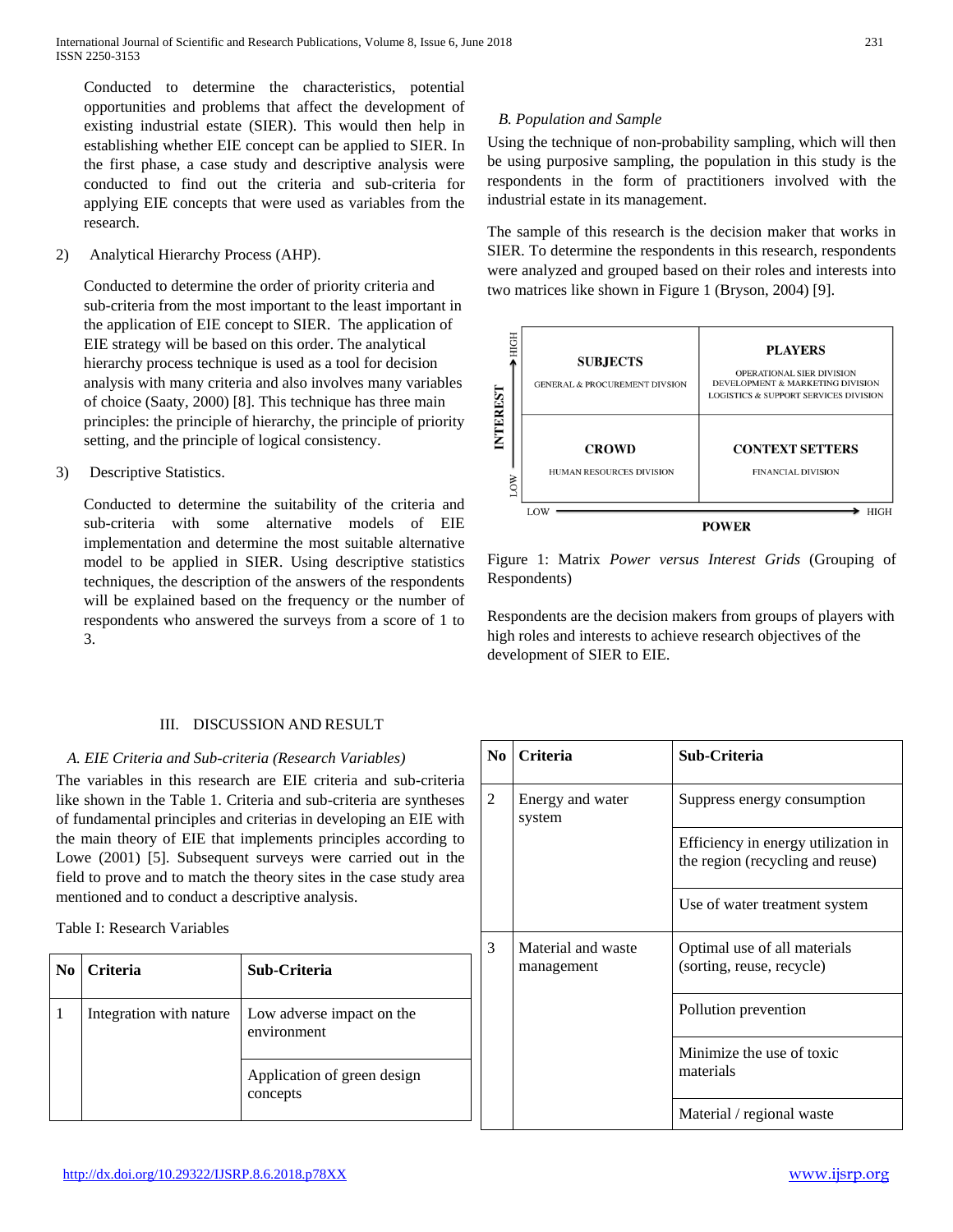| $\bf{No}$      | <b>Criteria</b>                        | Sub-Criteria                                    | N <sub>0</sub>                                                                                                                                                                                                                                  | <b>Criteria</b>                                | Sub-Criteria                                                     |
|----------------|----------------------------------------|-------------------------------------------------|-------------------------------------------------------------------------------------------------------------------------------------------------------------------------------------------------------------------------------------------------|------------------------------------------------|------------------------------------------------------------------|
|                |                                        | exchange                                        |                                                                                                                                                                                                                                                 |                                                | technology at the facility                                       |
|                |                                        | Implementation of concept cleaner<br>production |                                                                                                                                                                                                                                                 |                                                | Use of shared services and<br>services                           |
| $\overline{4}$ | Sustainable design and<br>construction | Optimize the use of more efficient<br>resources | 6                                                                                                                                                                                                                                               | Integration with<br>surrounding<br>communities | Benefit the economic development<br>of the surrounding community |
|                |                                        | Environmentally sensitive<br>construction       |                                                                                                                                                                                                                                                 |                                                | Provide training to the<br>surrounding community                 |
|                |                                        | Low maintenance                                 |                                                                                                                                                                                                                                                 |                                                |                                                                  |
|                |                                        | Use renewable and recyclable<br>resources       | B. Ranking the Criteria and Sub-criteria.<br>In computing the vectors of criteria and sub-criteria weights in<br>the development of SIER towards EIE, the first step taken is to<br>hierarchy of conventional industrial<br>develop a<br>estate |                                                |                                                                  |
| 5              | Effective management                   | Cooperation between companies<br>in the region  |                                                                                                                                                                                                                                                 | development                                    | (Figure<br>$2)$ .                                                |
|                |                                        | Application of advanced                         |                                                                                                                                                                                                                                                 |                                                |                                                                  |



Figure 2: Hierarchy of Conventional Estate Development

This is then will be followed by doing interviews and distributing questionnaires to 7 respondents that had been chosen for weighting calculations with several steps, which are:

normalization, summing the results of normalization, divide the number of each criteria and sub-criteria (comparison), and consistency test. The result of ranking is as shown by Table 2.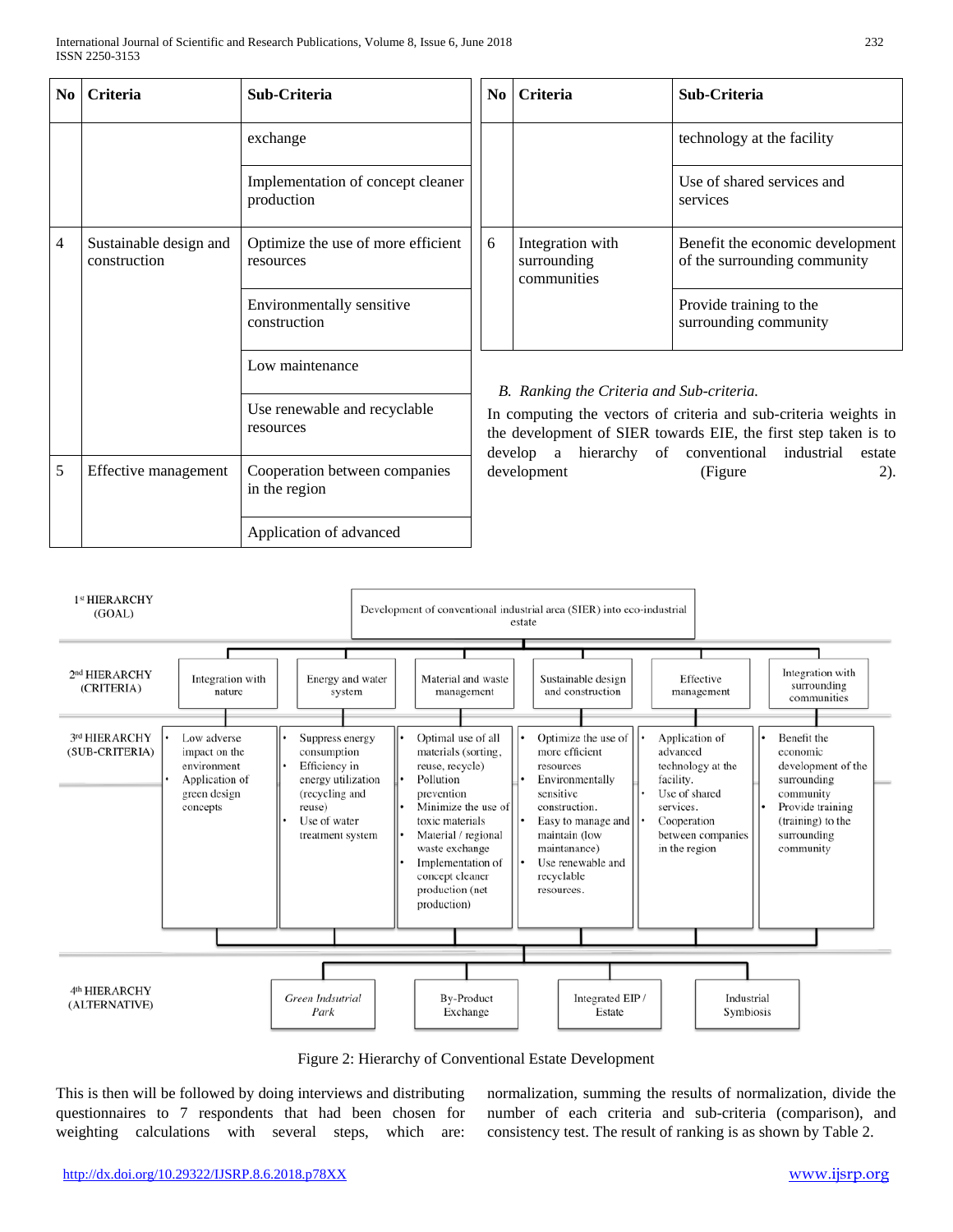Table II: Overall Priority Weight Value on Criteria and Subcriteria

| N <sub>0</sub> | <b>Criteria and Sub-Criteria</b>                                        | Weight<br><b>Value</b> |
|----------------|-------------------------------------------------------------------------|------------------------|
| 1              | Effective management                                                    | 0.397                  |
| a              | Cooperation between companies in the region                             | 0.179                  |
| b              | Application of advanced technology at the<br>facility                   | 0.13                   |
| $\mathbf c$    | Use of shared services and services                                     | 0.088                  |
| $\overline{2}$ | Integration with surrounding communities                                | 0.165                  |
| a              | Benefit the economic development of the<br>surrounding community        | 0.09                   |
| b              | Provide training to the surrounding<br>community                        | 0.075                  |
| 3              | Sustainable design and construction                                     | 0.161                  |
| a              | Environmentally sensitive construction                                  | 0.063                  |
| b              | Optimize the use of more efficient resources                            | 0.034                  |
| $\mathbf c$    | Low maintenance                                                         | 0.033                  |
| d              | Use renewable and recyclable resources                                  | 0.031                  |
| 4              | Material and waste management                                           | 0.137                  |
| a              | Implementation of concept cleaner production                            | 0.045                  |
| b              | Pollution prevention                                                    | 0.038                  |
| $\mathbf c$    | Optimal use of all materials (sorting, reuse,<br>recycle)               | 0.024                  |
| d              | Minimize the use of toxic materials                                     | 0.022                  |
| e              | Material / regional waste exchange                                      | 0.008                  |
| 5              | Integration with nature                                                 | 0.091                  |
| a              | Application of green design concepts                                    | 0.056                  |
| b              | Application of green design concepts                                    | 0.035                  |
| 6              | Energy and water system                                                 | 0.05                   |
| a              | Efficiency in energy utilization in the region<br>(recycling and reuse) | 0.022                  |
| b              | Use of water treatment system                                           | 0.02                   |
| C              | Suppress energy consumption                                             | 0.008                  |

## *C. Alternative Model*

There are four predefined model alternatives that are a tangible form of applying the EIE concept to some pre-existing industrial estate [10]. The four models are: green industrial park, byproduct exchange, integrated EIP, and industrial symbiosis. To determine/come up with the most suitable alternative model to be applied to SIER, descriptive statistical technique is used. At this stage, the description of the answers to the sub-criteria compliance to the alternative model will be explained based on the frequency or the number of respondents who answered the surveys from the score of 1 to 3, the calculation of the average of each variable, and the category of categorized average values. The rules used in categorizing are:

Class interval = Highest value - lowest value Number of classes

Information:

The highest value is 3, the lowest value is 1, the number of classes is 3.

From the formula above, obtained the value of class interval as shown by Table 3.

| <b>Interval</b> | Category                  |
|-----------------|---------------------------|
| $0.0 - 0.7$     | Not appropriate           |
| $0.8 - 1.5$     | Appropriate/corresponding |
| $1.5 - 3.0$     | Very appropriate          |

Table III: Assessment category

Description of the respondents' answers to the alternative models of eco-industrial estate application which is the result of the respondent's answer on each variable (sub-criteria) to the alternative model indicates that alternative 1 is the most suitable green industrial park to be applied to SIER. According to the respondents, almost all sub-criterias determined are appropriate for this alternative.

The definition of a green industrial park is a group of companies / industries that have a shared commitment and goal to realize an industrial area that produces clean products (eco-friendly) and contributes significantly to the development of sustainable industries. In industrial zones, every company / industry applies production cleaning technology, processes a lot of the waste that they produce and / or undertakes efforts to reduce greenhouse gas emissions within the area where they operate. In the production process each industry prioritizes sustainable efficiency and effectiveness of resource use, uses environmentally friendly materials, minimizes waste, uses low energy and utilizes energy as efficiently as possible by reducing, recycling, and reusing.